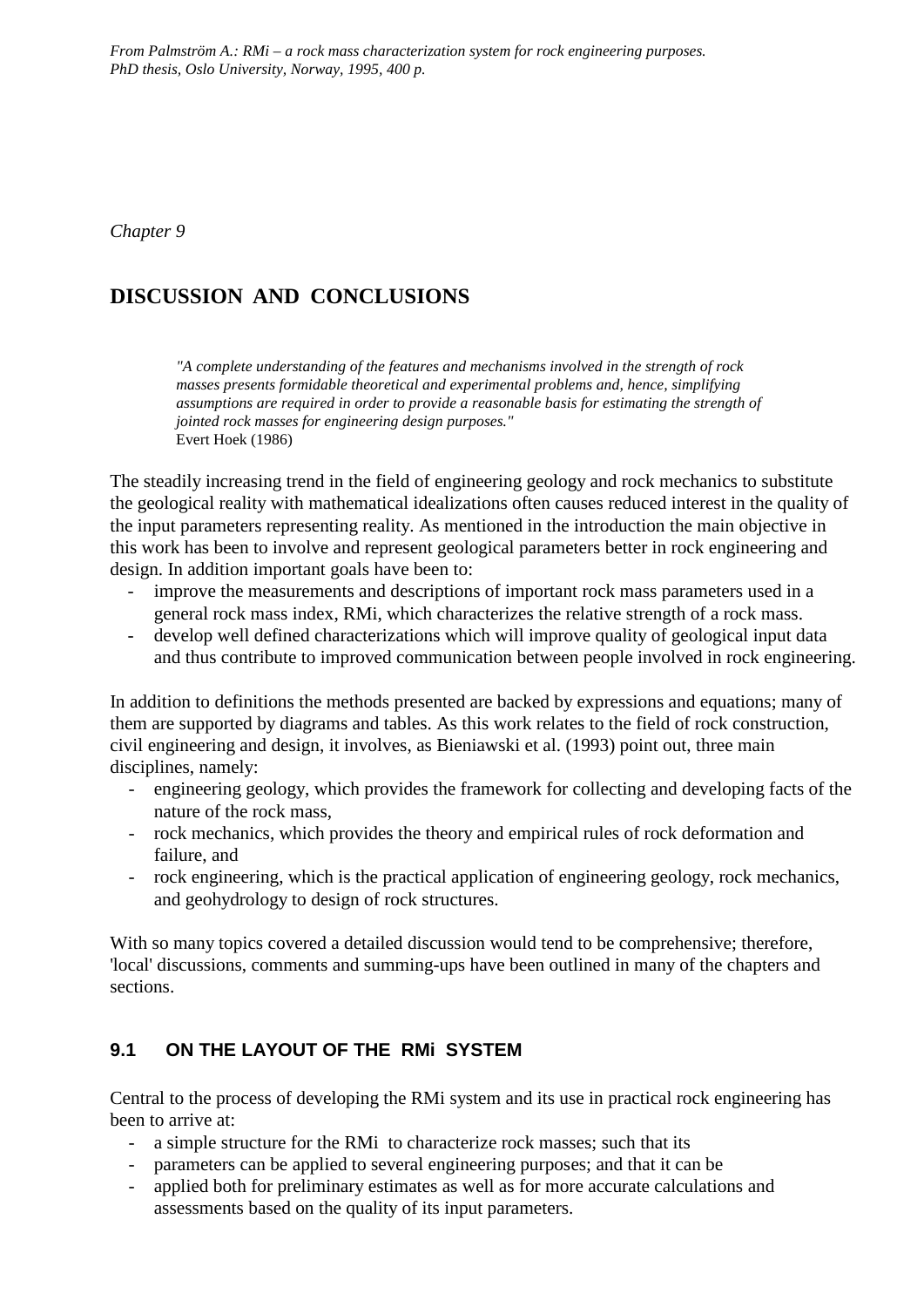This is well in accordance with Lane (1948) who, in his critique of Casagrande's original published proposal of the Unified Soil Classification, listed four requirements that should be satisfied in any classification system of natural materials  $1$  for engineering purposes:

- *i. It should describe the 'material' in well-understood terms that convey an idea of its type and behaviour.*
- *ii. The system should furnish an indication of 'material' properties and performance.*
- *iii. It should be applicable from visual examination, both in a simplified form and, with experience, in a more refined form.*
- *iv. It should employ a simple system of notation for graphic abstracts of boring logs (sections, plan maps, contract specifications, reports) on drawings recording boring information.* The fourth requirement is not outlined in this work, but the methods presented may well be further developed to also cover such purposes.

RMi is a numerical, general characterization of rock masses. As a measure of the rock mass properties, it includes only inherent parameters of the rock mass. When applied in practical rock engineering RMi is adjusted for the local features of significant importance for the actual use, work or utility. It is thus a flexible system applicable to many different purposes related to rock construction as indicated in Fig. 9-1.

To avoid confusion in a field, which is already crowded with classification methods and systems, RMi is tied to basic characteristics of geologic materials. Thus, few new terms or parameters have been introduced.



Fig. 9-1 Geological properties/parameters are quantified and combined to a general rock mass index RMi. RMi and/or its parameters can be applied as input in various types of rock engineering.

-

<span id="page-1-0"></span><sup>&</sup>lt;sup>1</sup> In the statements below, the word 'material' has been applied instead of 'soil'.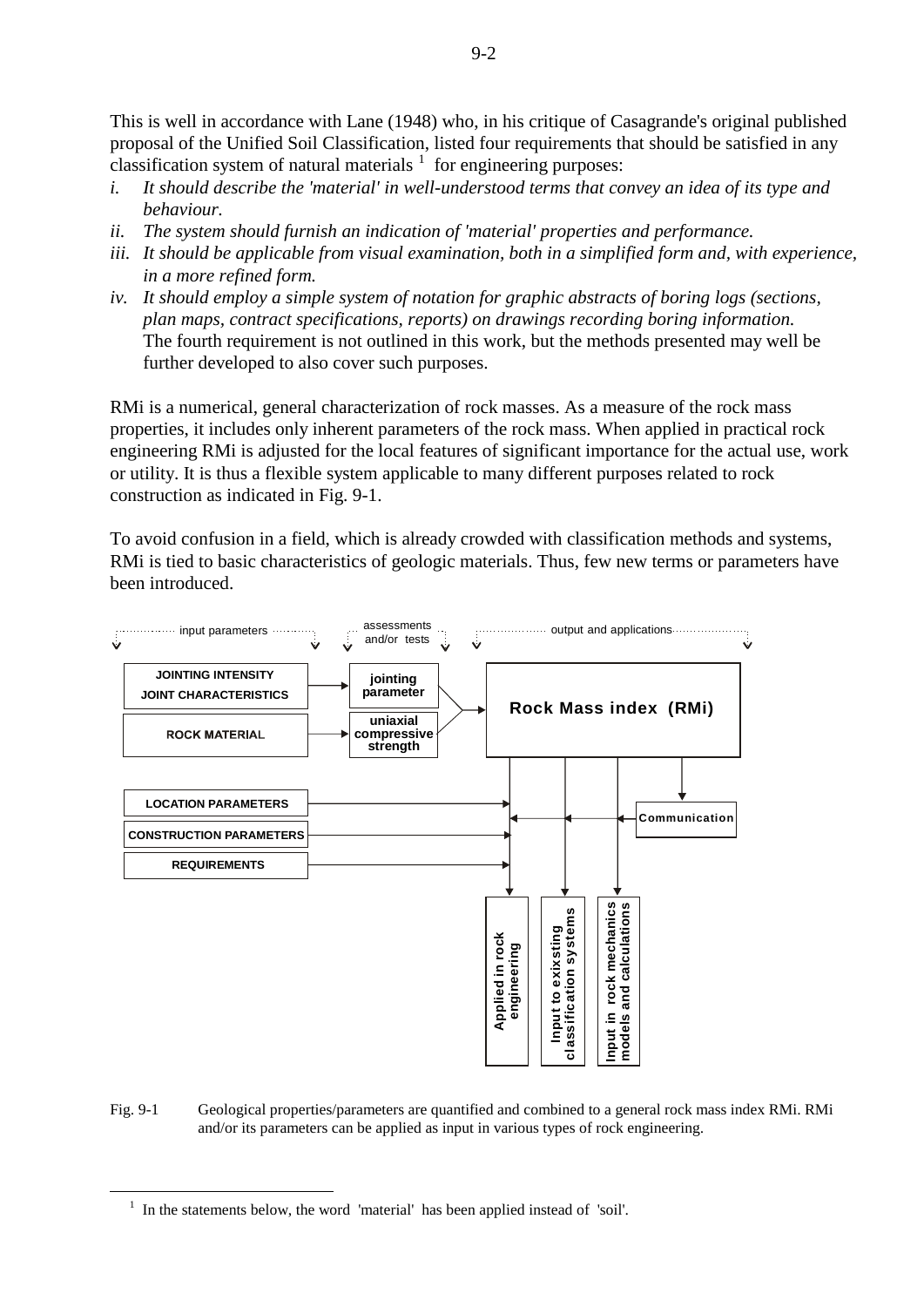### **9.1.1 Comparisons with the principles in other rock engineering systems**

Chapters 6 - 8 show that RMi and/or its parameters have many applications in rock mechanics and rock engineering. The same principle has been presented both by Castelli (1992) using a 'basic rock mass quality factor' as the general factor, and by Hack and Price (1993) introducing the term 'reference rock mass' for the same. This is shown in Figs. 9-2 and 9-3 respectively.



Fig. 9-2 Layout of the classification system by Castelli (1992).



Fig. 9-3 Layout of the classification system by Hack and Price (1993).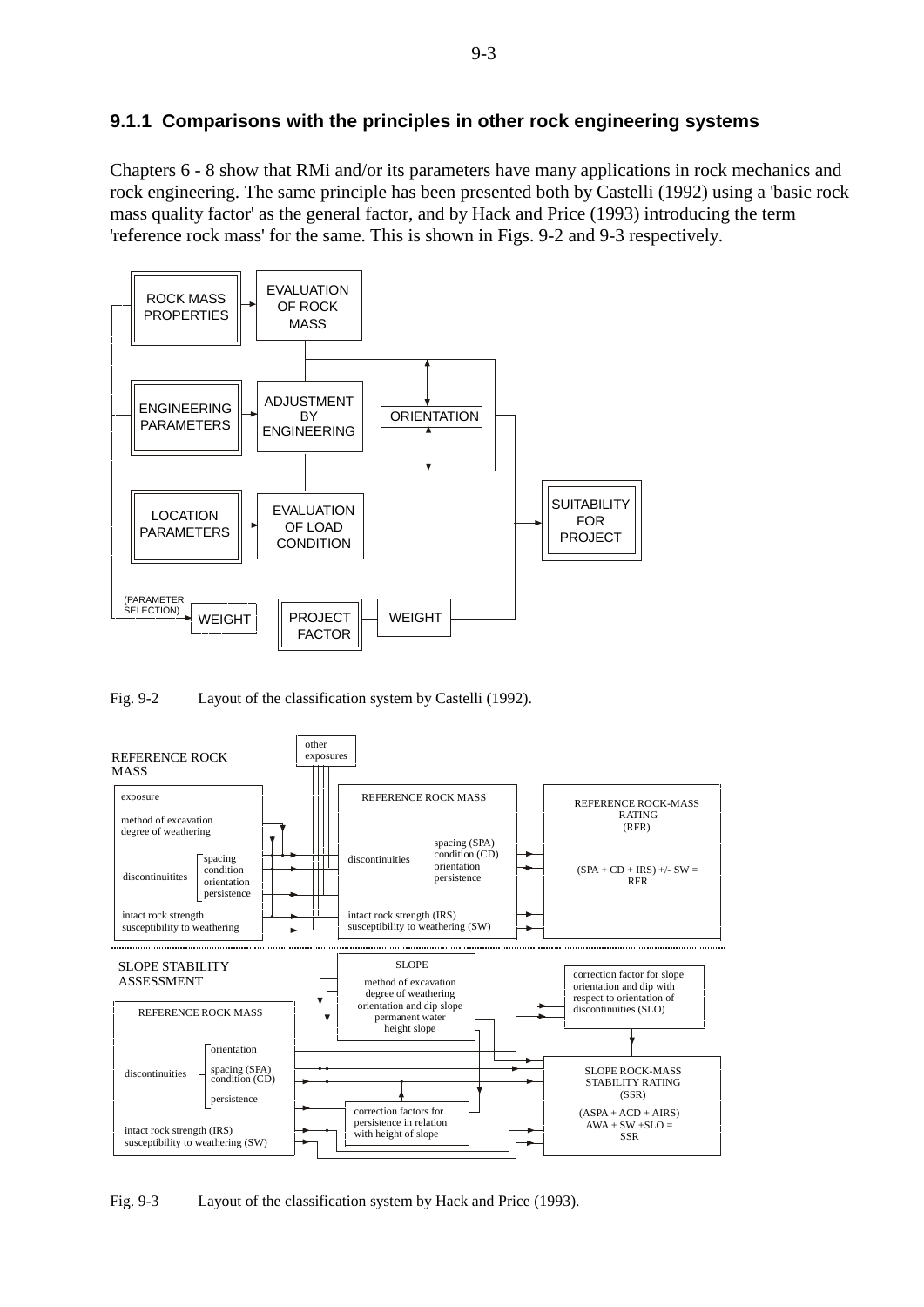Bieniawski (1984, 1989) applies also a similar principle when the RMR system is used in rock support recommendations in mining. The basic (common) RMR value is adjusted for stresses, blasting damage and for faults as shown in Fig. 9-4.



Fig. 9-4 Layout of the RMR classification when applied in mining (from Bieniawski, 1984)

Similarly, in the draft of 1993 for "The Chinese National Standard for Engineering Classification of a Rock Mass" a 'rock mass basic quality index' is suggested (Xuecheng, 1993).

It is important that when a general index or basic factor is chosen, it characterizes those properties of the material which are significant in engineering. In this way the index or factor is useful in communication as well as where comparisons are made between various localities. As mentioned in Chapter 4 there is a need, also in the field of rock engineering, to report the properties of the material (rock mass) used in the construction.

# **9.2 ON THE STRUCTURE OF THE RMi**

-

The rock mass index, given as  $RMi = \sigma_c \times JP$ , is used to estimate the strength properties of a rock mass based on combinations of important rock mass features<sup>[2](#page-3-0)</sup>. As outlined in Chapter 4, RMi can be compared with the 'unconfined compressive strength of rock masses' in the Hoek-Brown failure criterion for rock masses given as  $\sigma_{\rm cm} = \sigma_{\rm c} \times s^{1/2}$ .

Hoek and Brown derived their failure criterion mainly from triaxial test data on intact rock specimens. For jointed rock masses they had only triaxial test data from the Panguna andesite. Therefore, the values of *s* for jointed rock masses, have been considered *"very approximate"* as stated by Ward (1991).

<span id="page-3-0"></span><sup>&</sup>lt;sup>2</sup>  $\sigma_c$  is the compressive strength of intact rock material, JP is the 'jointing parameter' as outlined in Chapter 4.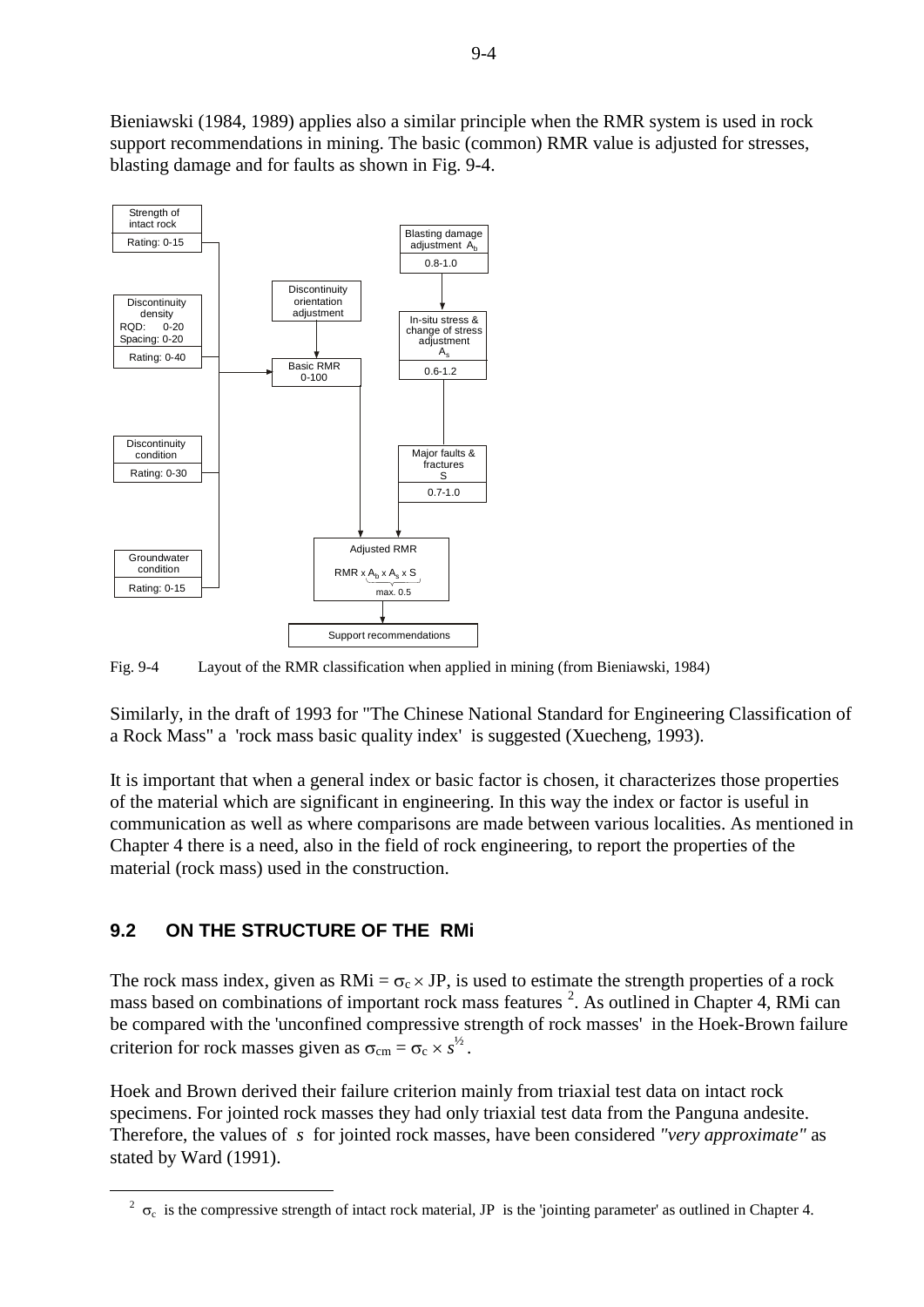In this work it has been possible to find another 7 sets of compressive strength data for rock masses used to determine the value of JP for various types of jointing. As discussed in Chapter 4, this is still considered insufficient as a basis for an expression to characterize the strength properties of rock masses. Although relatively good correlations were found between the strength data used, it is probable that the combination of block volume and joint characteristics in JP is relatively rough. With the variability in the rock masses it is hardly possible to find an accurate, 'realistic' and at the same time simple combination of the features and parameters acting. It is, therefore, important to stress that RMi characterizes the *relative* compressive strength of different rock masses.

After introducing it in 1980, Hoek and Brown found from practical applications of their failure criterion that the values of the constant *s* were conservative. Therefore, they adjusted the *s*-values in 1988. A general comparison between *s* and JP is difficult to carry out because different definitions of the two parameters are applied. As seen in Fig. 9-5, the values of  $s (= JP^2)$ , are mainly lower than  $JP^2$  for the 'original' *s*, while they are mostly higher for the 'revised' *s*. Thus, it seems from Fig. 9-5 that there is a fair connection between the 'original' s and JP for small values and between the 'revised' *s* and JP for the higher values.



Fig. 9-5 Comparison between the jointing parameter (JP) and the parameter *s* in the Hoek-Brown failure criterion. Values of *s* have been found via the Q-system.

As for the Hoek-Brown failure criterion, also RMi - when applied directly in calculations - is restricted to *continuous* rock masses. In discontinuous rock masses the use of RMi must be adjusted to the local conditions. This has been shown in the application of RMi in design of rock support (Chapter 6) where discontinuous and continuous rock masses have been treated separately in the assessment of stability and rock support.

#### **9.3 ON THE INPUT PARAMETERS TO RMi**

Basically, the properties of the *rock material* can be found from laboratory tests. *Joints*, however, have generally so large dimensions that their characteristics can hardly be tested mechanically. An additional difficulty in working out a system for characterizing a rock mass is its three-dimensional structure. Most characterizations are performed as rough, inaccurate one-dimensional measurements of joint spacing or joint frequency based mainly of the dominating joint set. Few rules or guidelines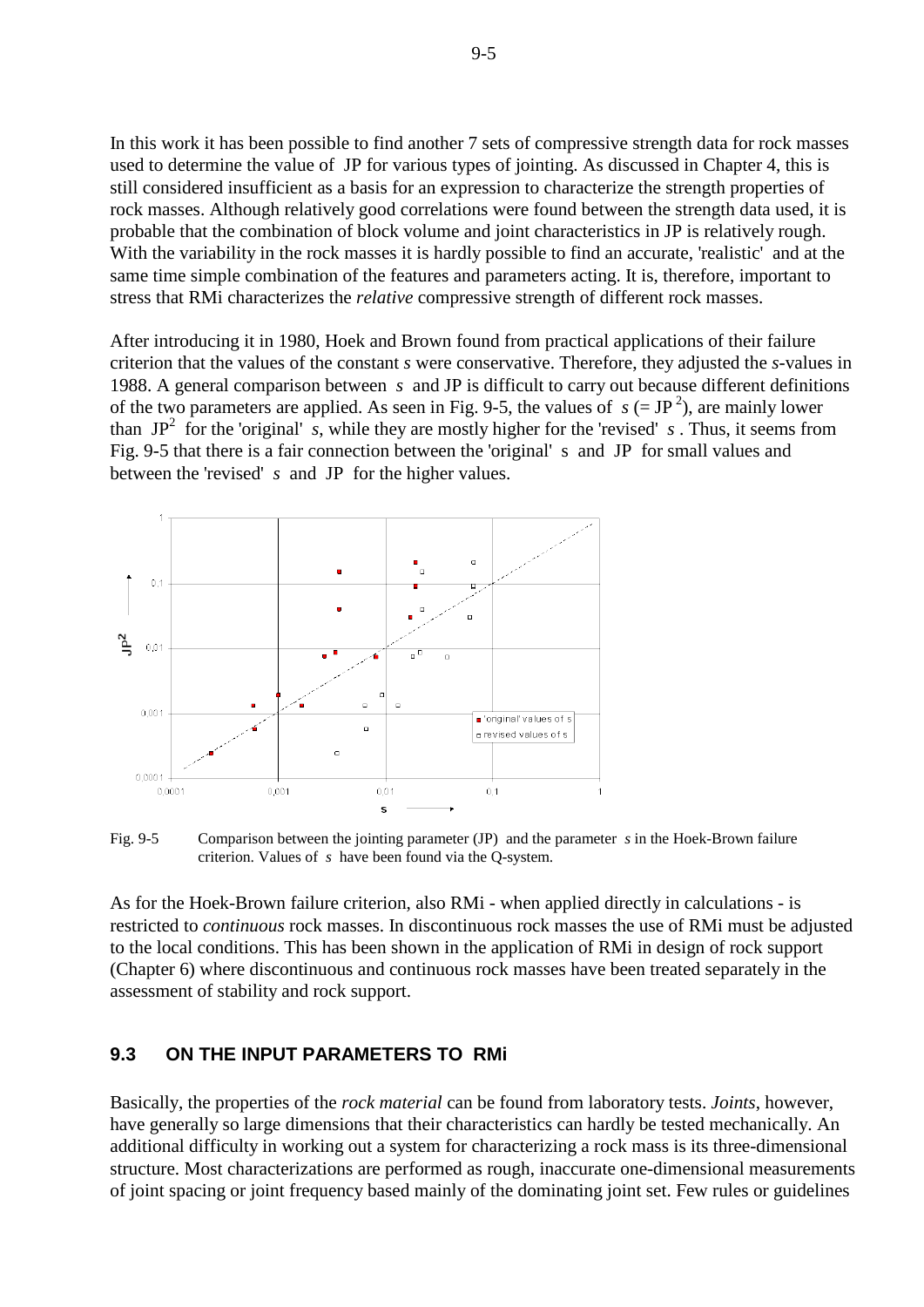exist how to include the effect of the other joint sets and joints. An important consideration in this work has been, in a simple way, to include the 3-dimensional composition of rock masses. For this the block volume has been selected; in addition, it is possible to include the effect of variations in the joint condition factor (jC) as shown in Chapter 5.

To help the user, several methods have been presented in Appendix 3 on how to compare and select the results from various kinds of jointing descriptions and measurements.

# **9.3.1 The uniaxial compressive strength of the rock**

As the uniaxial compressive strength of rocks is well defined, this measurement should in most cases be easy to apply in the system. This parameter makes it possible also to include clay materials in the characterization by using their unconfined, undrained compression strength. Also clay fillings in faults and weakness zones where the blocks do not have contact, can in this way be characterized by the strength of the clay material. For granular soil materials like silt, sand and gravel the compressive strength is, however, difficult to measure; and has to be roughly estimated where such input is required.

Uniaxial compressive strength test is most frequently used to define rock behaviour. The test is open to misinterpretation (Farmer and Kemeny, 1992). The reason for this lies principally in the structure and breakdown mechanism of the rock. There are also possible sources of error in the sampling and sample preparation.

Appendix 3 shows various other methods for determining the uniaxial compressive strength. For example, the point load strength is a quick and easy method for determining the strength of rocks, and it may sometimes give more reliable results than compression tests on machined cylindrical samples.

The lowest value of  $\sigma_c$  should be applied in RMi which means that for anisotropic rocks the test should be made at approximately  $45^{\circ}$  to the schistosity or layering, as shown in Appendix 3, Section 1.

### **9.3.2 Jointing**

#### 9.3.2.1 Joint characteristics

Ideally, all the characteristics (smoothness, waviness, length) included in the joint condition factor jC should be measured accurately. Such measurements of the joints would generally be either extremely time-consuming or in most cases, practically impossible to carry out. Only a few joints in the rock mass can be observed and measured and extrapolations have to be made.

Methods given in Chapter 5 show how to calculate jC, also where the input parameters vary. For rough estimates, where limited information on the joint characteristics exists, a 'common' value jC  $= 1 - 2$  has been recommended. Using this it is possible to give preliminary estimates of RMi, also where input data on joint properties are lacking.

#### 9.3.2.2 Block volume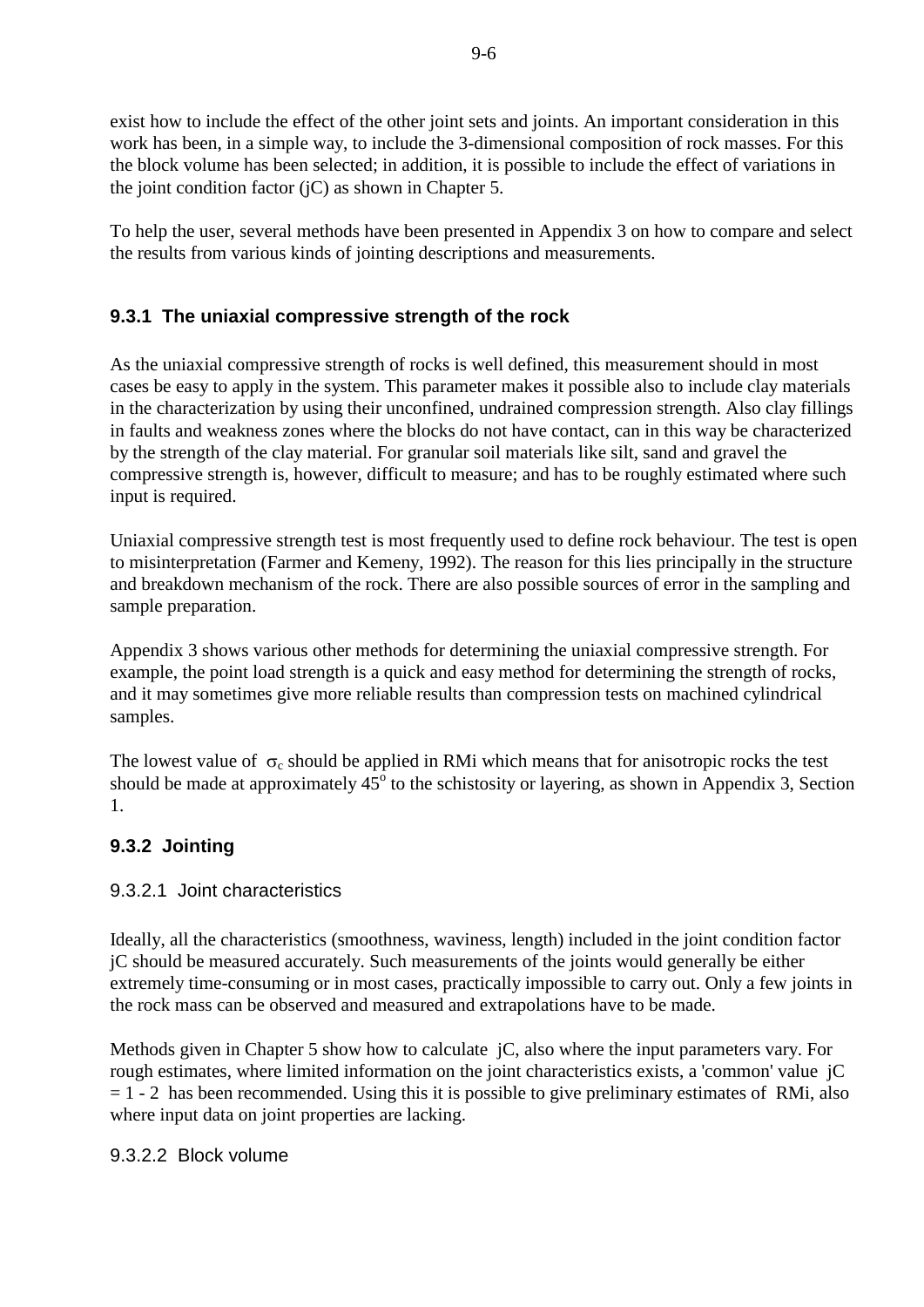The intensity of jointing has in most cases the greatest influence on the engineering properties of rock masses. An important feature in the RMi system is the selection of block volume for this parameter. By this it is possible to describe the whole range of degree of jointing from spacing less than 1 cm to several meters.

The measurement of block volume is especially useful where small blocks or irregular jointing occur. Crushed rock masses both in excavations and in drill cores are examples where the use of block size can give a more accurate description than traditional joint measurements.

Not all types of rock masses are, however, made up of separate blocks. As soon as many of the joints are discontinuous, or less than three joint sets occur the joints do not delimit defined blocks. This feature has been dealt with in Chapter 5 and in Appendix 3, Section 3 where guidelines are worked out for how to determine an equivalent block volume. In fact, this is not a feature specific to the measurement of block size. It is apparently "hidden" in jointing measurements like RQD and joint spacing. The presence of discontinuous joints and/or few joint sets has, however, a significant effect on the properties and behaviour of rock masses and should be included in the engineering characterization.

### **9.4 ON THE VARIATIONS AND UNCERTAINTIES IN ROCK MASSES**

*"When the starting point is least sound, most surprising results may be found."* Henrik Ibsen (1867)

The variations in the structure and composition of a rock mass often result in problems and uncertainties when its features or properties are to be described and characterized. According to Bieniawski et al. (1993) the hardest challenges to the designer are the variability of the rock conditions and the lack of sufficient information when rigorous analyses are being made.

Where the rock mass characterization is carried out *before* construction, uncertainties are introduced from the *interpolations* made between more or less known conditions at the surface and from various forms of *extrapolations* carried out from these (known) conditions to areas with unknown information. Except for wrong interpretations, improved characterization of the rock mass by RMi will generally increase the quality of the geological input data to be applied in evaluation, assessments or calculations. This will in turn lead to better designs.

Where the rock mass characterization is carried out in the tunnel or cavern, the quality of the input data depends mainly on how the description and characterization of the input parameters are performed. In these cases improved methods for characterizations have a direct impact on the engineering quality.

As there often are wide variations in the rock masses and their behaviour, even within limited areas/volumes, it is often wise to use a variation range of the geological parameters used in RMi. The great variations in structure/composition result in that the relative strength properties of rock masses almost always will vary within certain ranges, refer to Chapter 5.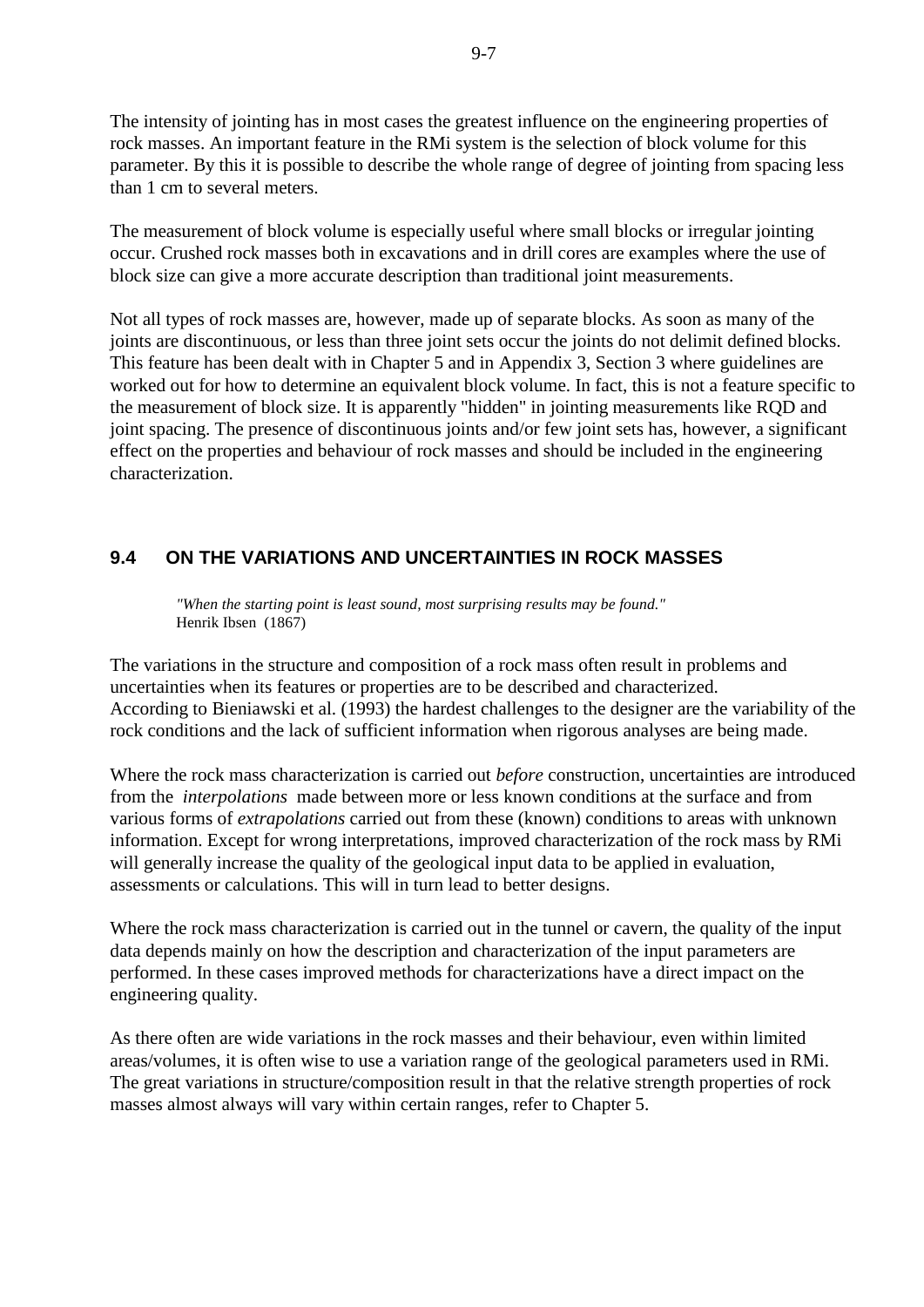### **9.5 COMPARISON BETWEEN RMi AND OTHER METHODS USED IN ROCK ENGINEERING**

Chapters 6 - 8 show that RMi can be applied in various types of analyses for rock engineering purposes included underground stability and rock support determination and TBM penetration progress. In addition, some of the parameters in RMi can be used individually in classification systems where they may improve the input because they represent reality better and/or they may be found easier or more relevant to use.

### **9.5.1 The rock quality designation (RQD)**

RQD is probably most commonly parameter in drill core logging, as it is rapid and easy to learn. Today, RQD is applied in the main classification systems as an input parameter for the block size or the jointing density. RQD is one-dimensional; therefore it is strongly directional. This was stressed among others by Bjerrum (1965). Therefore, Hudson and Priest (1983) and several other authors recommend carrying out core drillings in three directions to obtain reliable results. This is, however, an expensive solution to obtain information on the jointing.



Fig. 9-6 Range of jointing covered by RQD, block volume (Vb), and volumetric joint count (Jv).

Fig. 9-6 shows that RQD only covers a small part of the range of the block sizes in a rock mass. This is further shown in Fig. 4-4 (in Chapter 4) and in Appendix 4. Thus RQD does neither express the variations for a high degree nor for a low degree of jointing. Therefore, several authors have suggested improvements in the registration of RQD, such as:

- Sen and Eissa (1991) have published a method for more accurate determination of the block volume from core drillings and RQD measures. It requires, however, considerable amount of information on jointing to establish the statistical jointing distribution required.
- Barton et al. (1974) have improved the application of RQD in the Q-system by dividing it with a factor (Jn) for the number of joint sets.
- Also Bieniawski (1973) has modified the use of RQD in the RMR system by adding a rating for the spacing of the joints.

The extensive use of RQD comes partly from the fact that it is a simple, cheap, and rapid parameter for characterizing drill cores. Considering the costs of coring a hole, it is, however, remarkable that so little work has been performed on improving core logging. The weighted jointing density method described in Appendix 3, which is fairly rapid and simple, offers an attractive improvement of core characterization.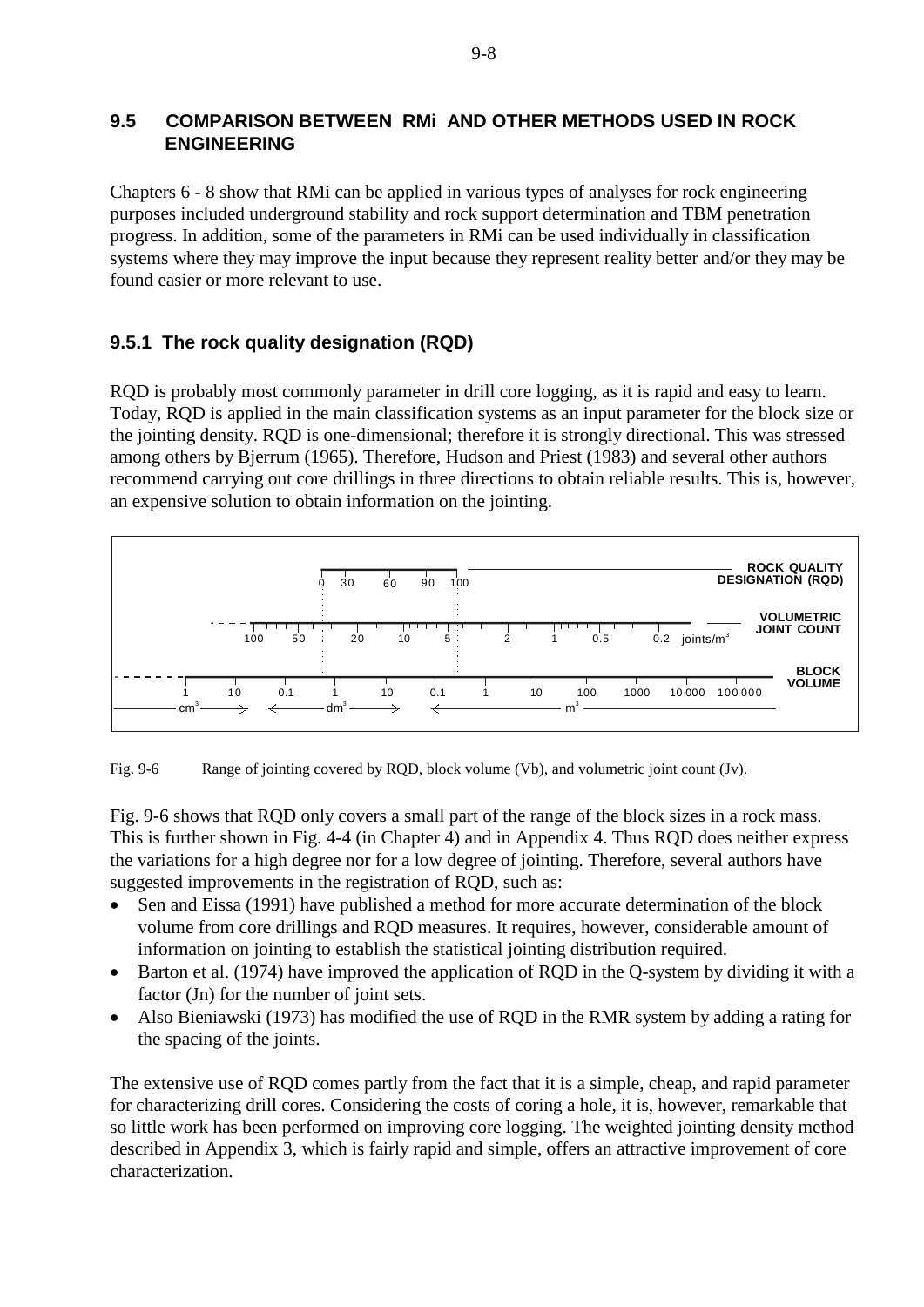#### **9.5.2 Rock support design systems**

The two most used classification systems - the rock mass rating (RMR) of Bieniawski (1973) and the Q-value of Barton et al. (1974) - both arrive directly at their quality value related to stability and rock support from various parameters in the rock mass.

These empirical systems are models for support practice and not tunnel mechanics or analysis of rock masses. As noted by Dowding et al. (1975), the selection of initial supports is often governed by factors having nothing to do with required capacity, i.e. material availability. Also, there is an understandable tendency by the tunnellers to be safe, which leads to overdesigned supports. Final supports are usually overdesigned again by being conservative and by not often considering the effect of initial support. All of this would be unimportant if the degree of overdesign were known, but it is not (Einstein et al., 1979).

#### 9.5.2.1 Comparison between RMi and the classification systems of RMR and Q

By excluding the parameters related to the location (rock stresses, water pressure and orientation of joints), both classification systems can indicate the general conditions of the rock mass and thus be compared with RMi. The results from an investigation of the connection between RMi - RMR and between RMi - Q are shown in Figs. 9-7 and 9-8. The values have been found using various input data on:

- uniaxial compressive strength of rock material;
- joint set spacings and number of joint sets; and
- joint roughness and alteration.

The corresponding values of RQD, block volume and spacing have been found using equations derived in Appendix 3.



Fig. 9-7 Comparison between RMR and RMi

As shown a general correlation<sup>[3](#page-8-0)</sup> can be expressed as  $RMi \approx 10^{(RMR - 40)/15}$ 

eq.  $(9-1)^4$  $(9-1)^4$ 

<span id="page-8-0"></span> <sup>3</sup> The correlation is best for RMR < approx. 70

<sup>&</sup>lt;sup>4</sup> Applying this correlation and  $V_{el} = 10^{(RMR-10)/40}$  (Serafim and Pereira, 1983) the deformation modulus for rock masses can be expressed as  $V_{el} \approx 5.6$  RMi  $^{0.375}$ . This equation should, however, be further documented from in situ measurements.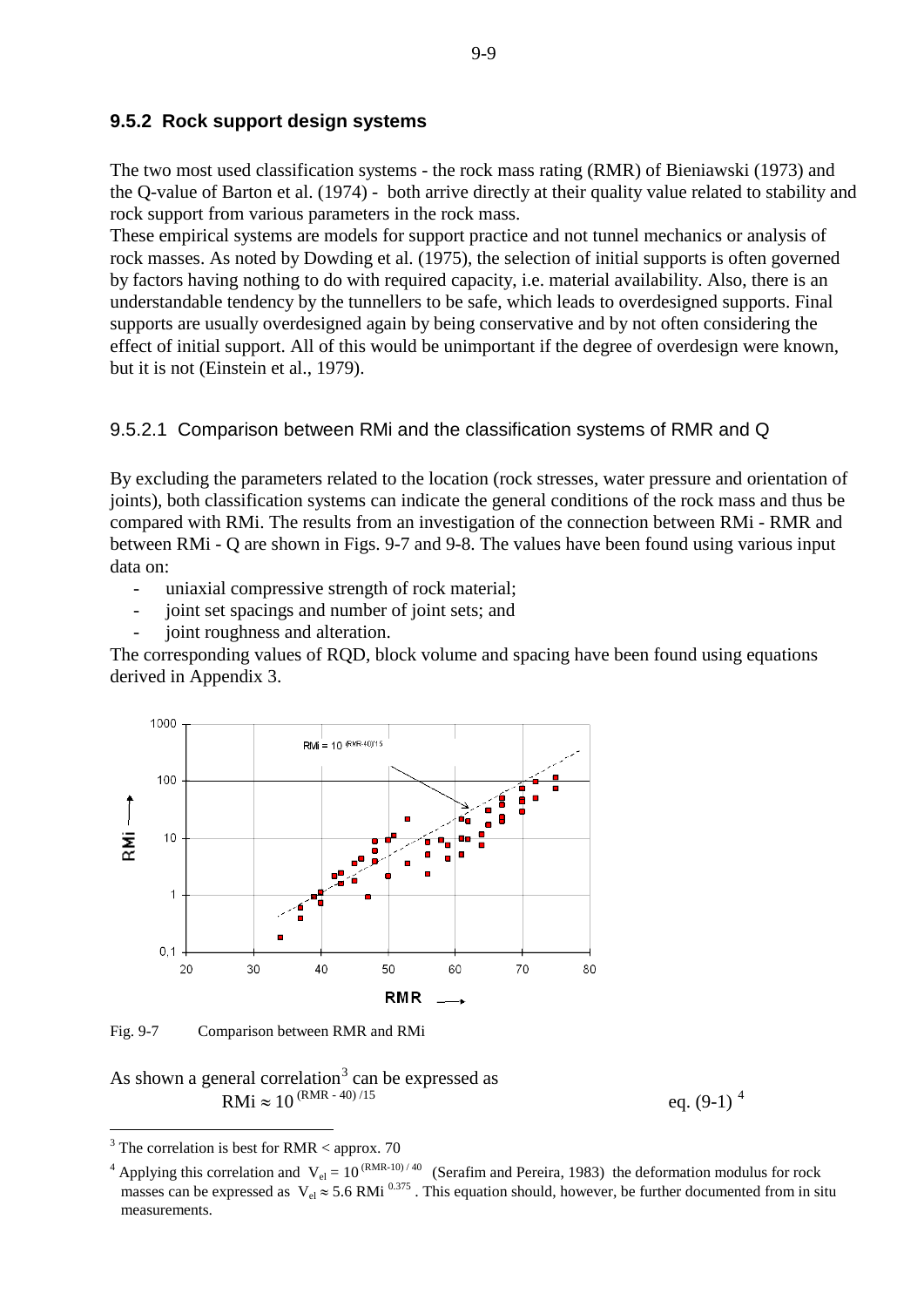For some conditions there is, however, considerable deviation between the two corresponding values. A main reason may be the different ways the two systems apply jointing intensity (or block size). In the RMR system the jointing is characterized by RQD and by spacing of joints. The insufficient definition of spacing, and in addition the use of RQD causes that the jointing parameter in the RMR system generally is an inaccurate parameter. This is further documented in Appendix 4.



Fig. 9-8 Comparison between values of Q and RMi. The parameters for Jw and SRF have been given value one.

There is poor correlation between values of Q and RMi in Fig. 9-8. The main reason is that the Qsystem does not include a strength parameter for the rock. The input of RQD to the value of Q may also increase the inaccuracy of the correlation. In Fig. 9-9 the jointing parameter, JP, has been applied instead of RMi, thus avoiding the rock strength parameter such that the two systems contain the same parameters. For  $Q > 1$  the expression

#### $JP =$  approx. 0.01 Q

gives as shown a rough correlation. For lower Q-values it does not seem to be any correlation. This is probably caused mainly by RQD's incapability characterizing highly jointed rock (see Appendix 4).

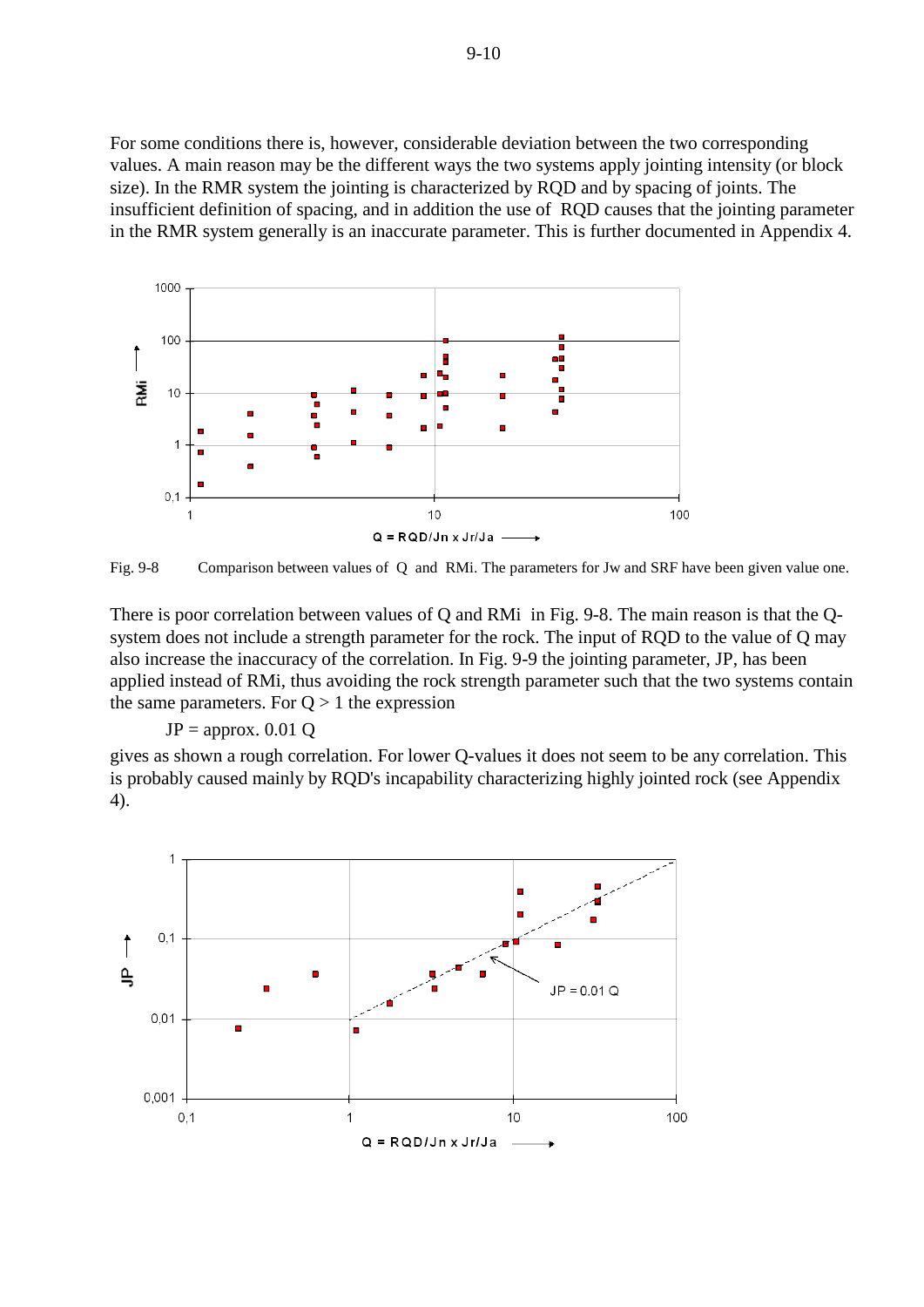Fig. 9-9 Comparison between values of Q and the jointing parameter, JP. In the Q value the parameters for Jw and SRF have been excluded.

The various parameters used in the two systems and in RMi are shown in Table 9-1. Here, the parameters in the RMi system applied in assessment of rock support as presented in Chapter 6, have been used.

It is clear from this that the RMi-system includes mainly the same input parameters as the Q-system and the RMR system. RMi can, however, more easily be adjusted for local features of importance.

Both the RMR and Q systems "mix" the input parameters into one value which is used to recommend the rock support. They are both fairly simple so that relatively inexperienced people can carry out the collection of input data and perform the support evaluations. RMi, being a stepwise system, requires more experience to be fully utilized. It has a structure which makes it easier to understand the interaction and significance of the various features and parameters used; this makes the use of judgement easier and more attractive.

----------------------------------------------------------------------------------------------------------------------------------------------- **ROCK MASS PARAMETERS REPRESENTED IN**<br> **PARAMETER** The RMR system The Q-system Support a  **PARAMETER The RMR system The Q-system Support applic. of the RMi system** ----------------------------------------------------------------------------------------------------------------------------------------------- JOINTING ROD ROD ROD Block volume \*) INTENSITY joint spacing number of joint sets JOINT CHARAC- joint roughness  $^{2}$  joint roughness ions is joint roughness  $^{*}$  TERISTICS ions alteration  $^{*}$  ions alteration  $^{*}$ TERISTICS joint alteration<sup>2)</sup> joint alteration  $\frac{1}{2}$  joint alteration  $\frac{1}{2}$  joint filling/coat joint filling/coating  $\frac{1}{2}$  joint filling/coating  $\frac{1}{2}$ joint thickness joint thickness joint thickness \*) joint length<sup>\*)</sup> STRENGTH OF compressive strength compressive strength compressive strength  $\phi$ <sup>\*</sup>) ROCK MATERIAL ROCK STRESSES stress adjustment 1) rock stresses rock stresses SWELLING swelling pressure 5) GROUND WATER leakage and pressure leakage and pressure 4) ORIENTATION OF strike & dip of joints strike & dip of joints DISCONTINUITIES strike & dip of zones OTHER FEATURES blasting damage  $^{1}$  4) major faults/fracture <sup>1)</sup> weakness zones weakness zones DIMENSION OF related to 10 m span span and/or height span and/or height EXCAVATION USE OF THE excavation support ratio 6) EXCAVATION ------------------------------------------------------------------------------------------------------------------------------------------------

TABLE 9-1 COMPARISON OF THE RMR AND Q SYSTEMS WITH THE RMi USED FOR ROCK SUPPORT

\*) Applied in the general (basic) rock mass characterization (RMi).

<sup>1)</sup> Parameters used to adjust the basic RMR value for mining purposes.<br><sup>2)</sup> A botter division has been presented by Pieniaughi 1080 (See Table

2) A better division has been presented by Bieniawski, 1989. (See Table 8-6)

4) May be included where it has important influence.

5) The effect from swelling often requires special analysis to be carried out; therefore swelling is not included in the support method of RMi.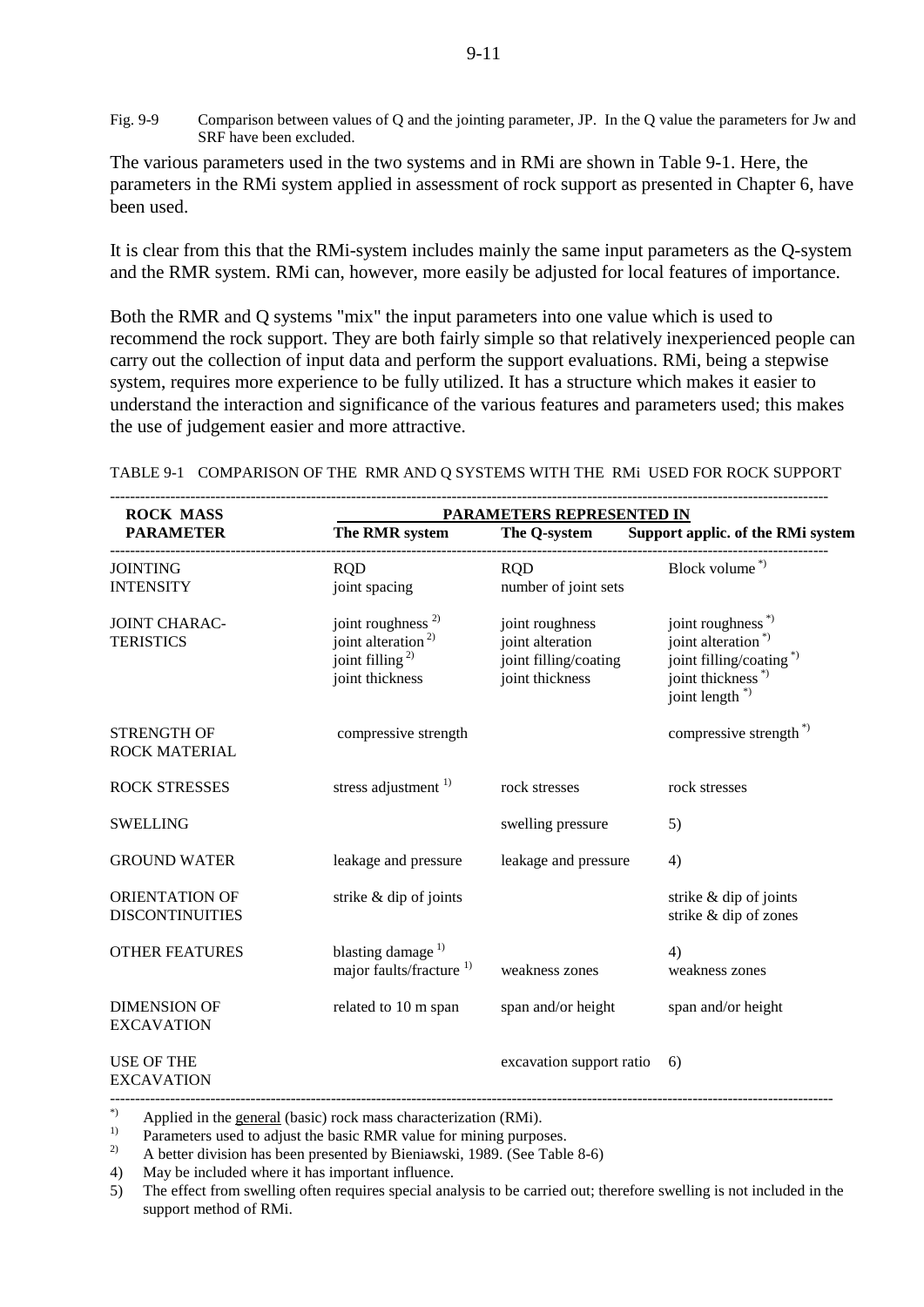Castelli (1992) has shown another way to compare classification systems by finding how many arrangements for all probable combinations they offer. He found that

- the Rock Mass Rating has totally 21,875 combinations, while - the Q-system has a total of 2,363,904 combinations, or - the Q system excluding the SRF factor has 147,744 combinations.

As Castelli points out, the number of combinations will in practice be reduced because it is unlikely that some combinations occur simultaneously. For example, Castelli mentions that in the RMR system,  $ROD < 25\%$  and discontinuity spacing  $> 2$  m is extremely unlikely. In spite of that, each system characterizes a large number of different rock masses. Especially, the Q-system is considerably subdivided. The RMi system, includes a wider variation in jointing by applying block volume and in addition includes joint size and the compressive strength of the rock, incorporates probably a higher number of combinations than both systems.

### **9.6 THE NEED FOR A 'LANGUAGE' IN ROCK MECHANICS AND ROCK ENGINEERING**

Because many engineering decisions are based on a combination of geologic, geotechnical and rock mechanics data, ISRM (1971) finds it important that a more systematic means of combining and correlating this information should be developed.

Similarly, a common deficiency in both geological and geotechnical literature has been the lack of an adequate and generally accepted means of transmitting an overall assessment of the nature of rock masses to those who have not had the opportunity of observing them. A language common to rock mechanics specialists and experts from related fields should, according to ISRM (1980), be available. This has also been mentioned by Matula (1969).

Such a 'language' or guidelines for descriptions using well defined terms will improve the communication between the field geologist and rock engineer (Hoek and Brown, 1980). It will also help in a meaningful interpretation so that field data should be intelligible to other engineers and geologists who may become involved in the project. Deere et al. (1969) mention that a better language will also help in the accumulation of experience associated with various classification systems, when the description of the parameters are quantitative and can be 'translated' from one system to another.

Müller (1982) finds that the geological descriptions as well as the geomechanical testing and presentation of data generally are good. But the transfer to application, the technical interpretation, is missing or is poor. The engineering geologist should act like an interpreter between the geologist and the rock engineer. *"Never should rock mechanics be used without the background of engineering geology. Such a use or misuse would be worse than the use of engineering geology without rock mechanics."*

The following features in this work can possibly improve these draw-backs and problems in communication and exchange of geo-data:

- The defined characterizations of the various rock mass parameters included in the RMi system in Chapter 4 as well as in Appendix 3.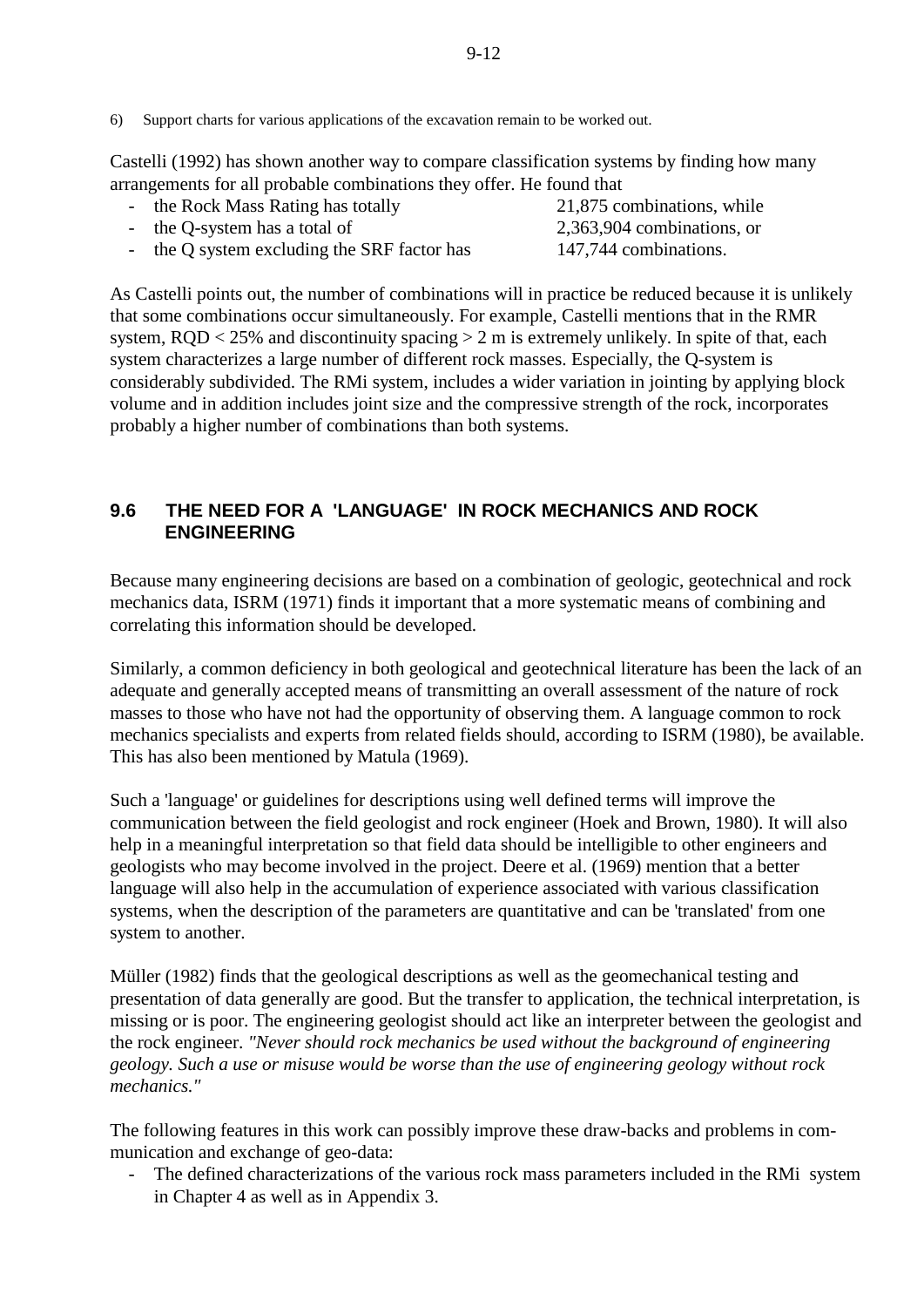- A list of definitions for common rock mass features in rock engineering, given in Appendix 3 useful for a more concise use of descriptive terms.
- Guidelines on how to measure and combine many of the parameters used and apply them in the characterization as shown in Chapter 5 and Appendix 3.
- The guidelines presented for 'translation' of qualitative descriptions into quantitative numbers in Appendix 3.

The use of RMi as a general, numerical system of rock masses, connected to descriptions will, therefore hopefully, strengthen the communication between those engaged in rock construction, rock engineering and design.

# **9.7 BENEFITS AND LIMITATIONS IN APPLICATION OF THE RMi SYSTEM**

Some of the *benefits* using the RMi system are:

- In the author's opinion RMi will give a significant improvement in the geological data applied in connection with rock constructions:
	- by its more systematic use of the input of rock mass characterization; and
- by the way its parameters are determined, including the possibilities applying results from different types of measurements and descriptions.
- It can also be used when limited information on the ground conditions is available; for example, in early stages of a project or where rough estimates are sufficient.
- It can easily be used in comparisons and exchange of knowledge between different locations, as well as in general communication.
- It is a stepwise system suited for engineering judgement.
- It is much easier to find the values of  $s (= JP^2)$  using the RMi system than the methods outlined by Hoek and Brown (1980) which incorporate the use of classification systems.
- It covers a wide spectrum of rock mass variations and therefore has possibilities for wider application than most other rock mass classification and characterization systems. This has for example:
	- the system developed for assessment of rock support; and
	- the system developed for assessing the boring rate of TBMs.
- The use of parameters in RMi can improve the input in other rock mass classification systems and in the NATM.

It is, however, important to also realize the following *limitations* of the RMi:

- As a result of the often large volumes involved plus the three-dimensional and complex structure of rock masses combined with the inaccessibility for seeing or observing the real conditions, it is not possible to:
	- apply all the various parameters in a rock mass in a simple system;
	- collect exact information on the rock mass structure as measurement and description of rock masses generally is based on extrapolation;
	- obtain/record the exact data on the rock mass conditions even with the most sophisticated investigation program;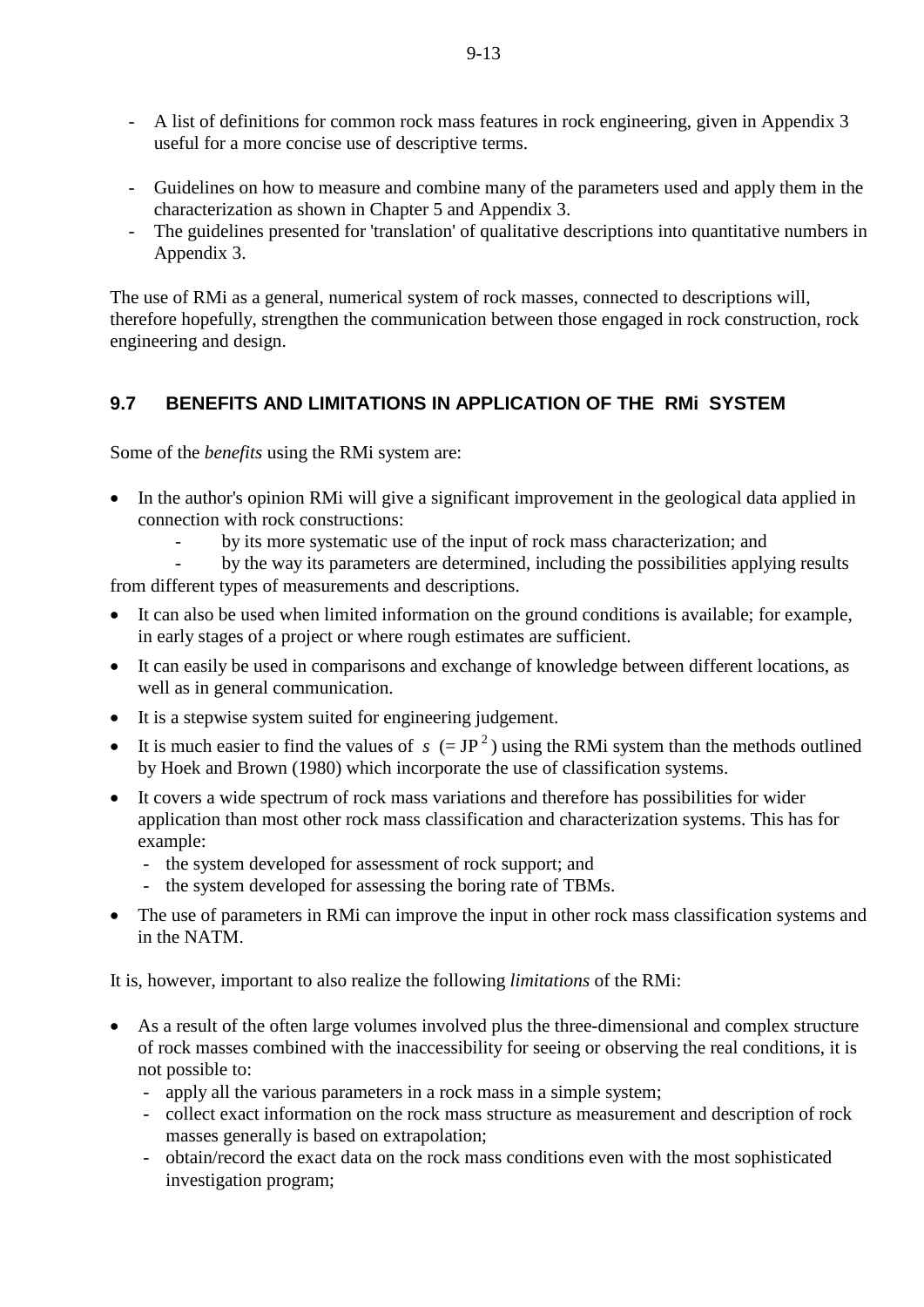The assessments in rock design and engineering must, therefore, often be based on data found from simplified descriptions. This is, however, a limitation valid also for other methods used in the collection of geo-data.

- We have to accept that the data we use in our calculations, evaluations and assessments often have limited accuracy. A part of this stems from the descriptions of rock masses and how their features are combined. The results from design and engineering can never be better than the quality of the geo-data used, however sophisticated the calculation methods and models applied may be.
- Considering the uncertainties connected with rock masses and the simplifications made in the expression of RMi, it should be stressed that it expresses only the index strength of a rock mass.
- RMi basically expresses the general features of rock masses and should not be uncritically applied where more specific analyses need to be carried out.

### **9.8 SOME CONCLUDING REMARKS**

By using mostly standard geological and rock mechanical descriptions and classifications, the RMi system should be relatively easy to adapt and apply. Most users should soon be familiar with finding the value or ratings of the parameters involved. Simple features and expressions have been preferred here rather than more sophisticated and complicated solutions, even if the latter could give more accurate results.

As most of the evaluations, assessments and engineering are based on observations, the results are wholly dependent on the quality of the input data found from visual description or from measurements. The well defined parameters used in RMi and the way they are structured may, as mentioned, improve the quality of such data. Prerequisite for this is, however, that experienced people are responsible for the interpretation and acquisition of the geo-data.

It is not possible to exactly characterize all the varieties of such complex a material as a rock mass is by any simple system. Though RMi offers a stepwise method where variations in the rock mass possibly may be better characterized than in most other systems, the results are generally rough. For practical purposes, however, they should in most cases be sufficient as input in the assessments, keeping in mind that considerable efforts have to be made to obtain better structure and strength information from the rock mass.

RMi is a tool - a help - during the rock engineering design process. It can never replace geological feeling and/or practical experience. Further, it can never cover all of the innumerable cases/types/occurrences of rock masses. Practical judgement always has to be the main factor when assessments and evaluations are made in this field.

At the end of this chapter it is, therefore, appropriate to emphasize the role of engineering judgement. Prerequisite for this is a sound *understanding* of the site conditions and the impact caused by the construction works. Any attempt to replace geology by classifications or numerical values may lead to loss of geological understanding. The aim in the development of RMi has been that its simple structure largely can maintain 'the geological feeling' of the experienced rock engineer and the engineering geologist. This can be achieved, as mentioned earlier, by connecting RMi to an additional description of the rock mass using well defined terms.